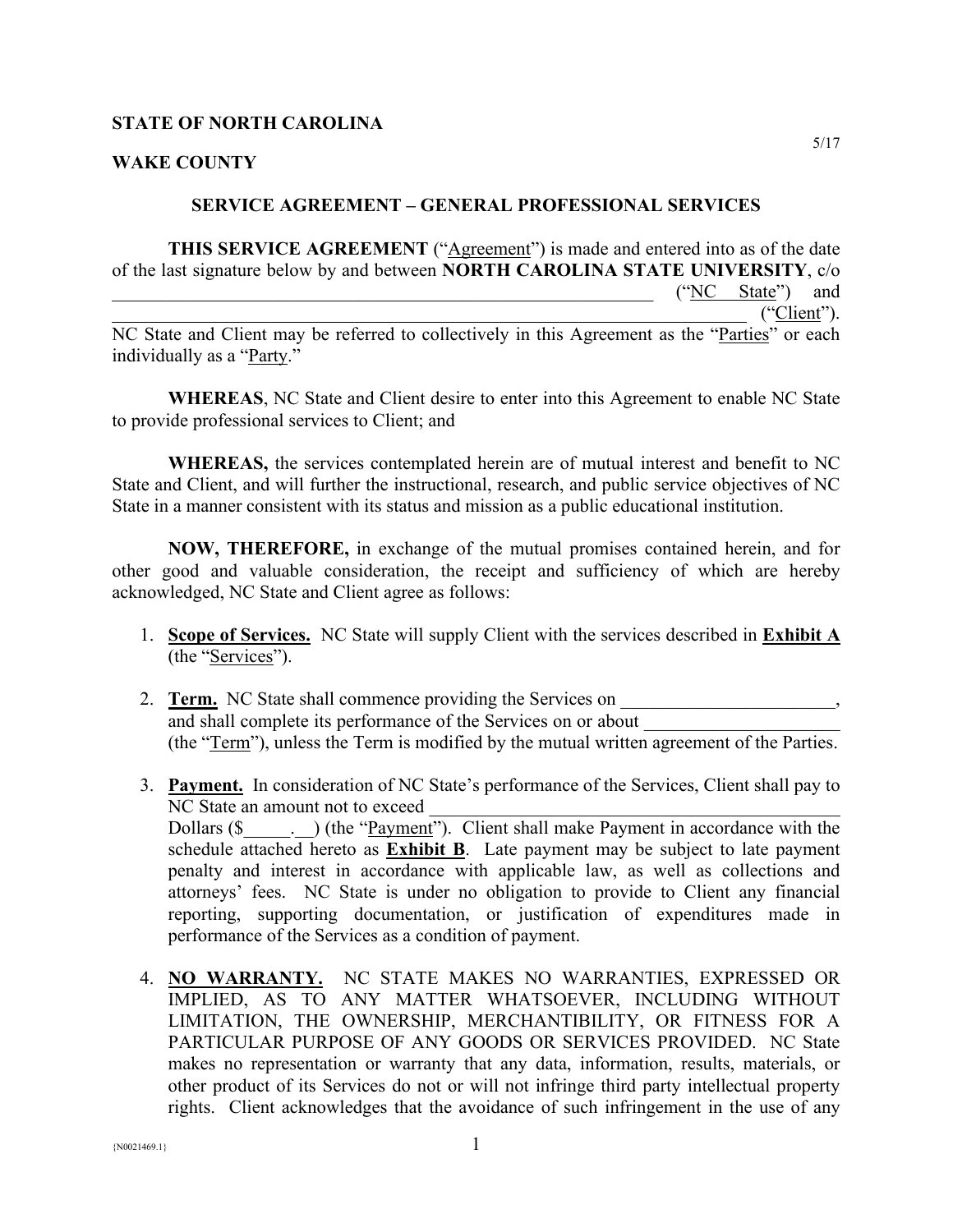data, information, results, materials, or other product provided to Client by NC State under this Agreement shall remain the responsibility of Client.

5. **Termination.** This Agreement may be terminated by either Party upon thirty (30) days' written notice to the other Party. Upon termination by either Party, Client shall reimburse NC State for all costs and non-cancellable commitments and expenses incurred by NC State's preparation or performance of the Services prior to the date of termination, not to exceed the Payment.

### 6. **Liability.**

- a. To the extent permitted by law, Client will defend, indemnify, and hold harmless NC State, its trustees, officers, employees, and agents from and against all claims, demands, loss, liability, expense, or damage (including attorneys' fees) arising out of injuries (including death) or property damage suffered by any person arising out of Client's use or possession of data, information, results, or materials provided by NC State under this Agreement or as a result of Client's negligence or willful misconduct.
- b. Notwithstanding any other provision of this Agreement, NC State's liability, as an agency of the State of North Carolina, for any injury or property damage arising out of this Agreement or NC State's performance of the Services is subject to the immunities, procedures, and limitations of the North Carolina Tort Claims Act, Article 31 of Chapter 143 of the North Carolina General Statutes. NC State does not waive its sovereign immunity or any rights or defenses under the North Carolina Tort Claims Act.
- 7. **Confidentiality.** Any confidential or proprietary information disclosed by Client to NC State ("Confidential Information") shall be disclosed in writing and designated as confidential and/or proprietary, or if disclosed orally, shall be confirmed in writing and designated confidential and/or proprietary within thirty (30) days of such disclosure. NC State shall use the Confidential Information only for the purpose of this Agreement and further agrees that it will not disclose or publish such Confidential Information except that the foregoing restrictions shall not apply to:
	- a. Confidential Information which is or becomes publicly known through no fault of NC State;
	- b. Confidential Information learned from a third party entitled to disclose such information;
	- c. Confidential Information already known to or developed by NC State prior to receipt hereunder, or information independently developed at any time by NC State personnel not privy to the Confidential Information, as shown by NC State's written records; or
	- d. Confidential Information required to be disclosed by operation of law (including, but not limited to, the North Carolina Public Records Act) or court order.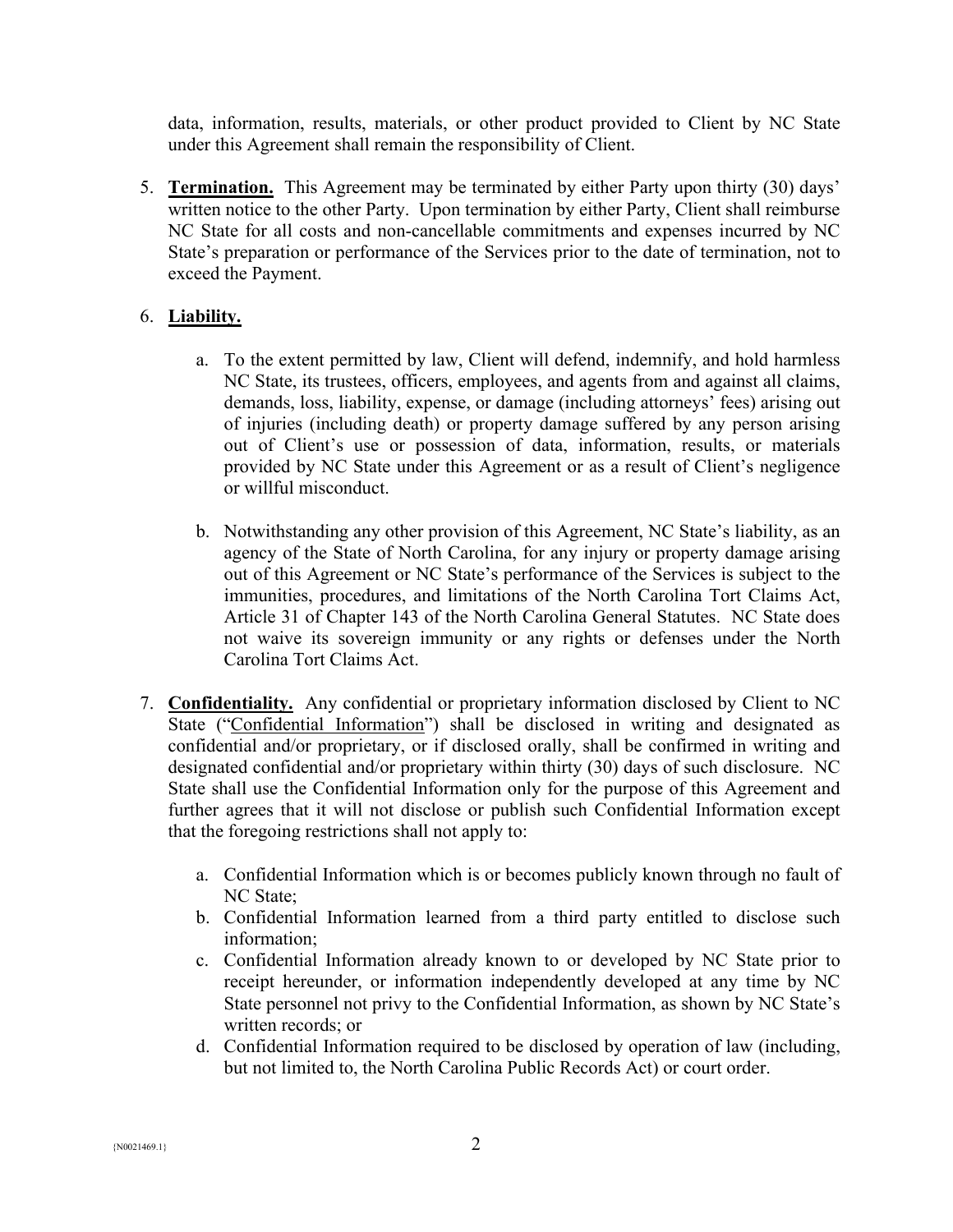The obligation of confidentiality imposed by this Section shall expire three (3) years following the expiration or termination of this Agreement. NC State will use a reasonable degree of care to prevent the inadvertent, accidental, unauthorized, or mistaken disclosure or use by its employees of Confidential Information.

- 8. **Scholarly Publications.** Client acknowledges that NC State is a non-profit, educational institution and, from time to time, publishes scholarly articles that may include aggregated and anonymous information related to the Services, adhering to accepted professional standards of anonymity and confidentiality and those obligations imposed under Section 7 of this Agreement.
- 9. **Use of Names.** Neither Party will use the name, marks, or symbols of the other for any commercial purpose without the express written permission of the other Party.
- 10. **Notices.** All notices shall be hand delivered, sent by private overnight mail service, or sent by registered or certified U.S. mail and addressed to the Party to receive such notice at the address given below, or such other address as may hereafter be designated by notice in writing:

| If to NC State: |                                 |
|-----------------|---------------------------------|
|                 | North Carolina State University |
|                 | Attn:                           |
|                 | Campus Box                      |
|                 | Raleigh, NC 27695-              |
|                 |                                 |
| If to Client:   |                                 |
|                 |                                 |
|                 |                                 |
|                 |                                 |

- 11. **Independent Contractor.** Nothing herein is intended or shall be construed to establish any agency, partnership, or joint venture between Client and NC State.
- 12. **Force Majeure.** Neither Party shall be deemed to be in default of its obligations hereunder if and so long as it is prevented from performing such obligations by an act of war, hostile foreign action, nuclear explosion, earthquake, hurricane, tornado, or other catastrophic natural event or act of God or reason beyond that Party's reasonable control.
- 13. **Entire Agreement.** This Agreement contains the entire agreement of the Parties and there are no representations, inducements or other provisions other than those expressed herein. All changes, additions or deletions to this Agreement shall be in writing and executed by the authorized representatives of both Parties.
- 14. **Governing Law.** This Agreement and the rights and obligations of the Parties hereto shall be interpreted, construed and enforced in accordance with the laws of the State of North Carolina, without regard to conflict of law provisions, and the exclusive venue for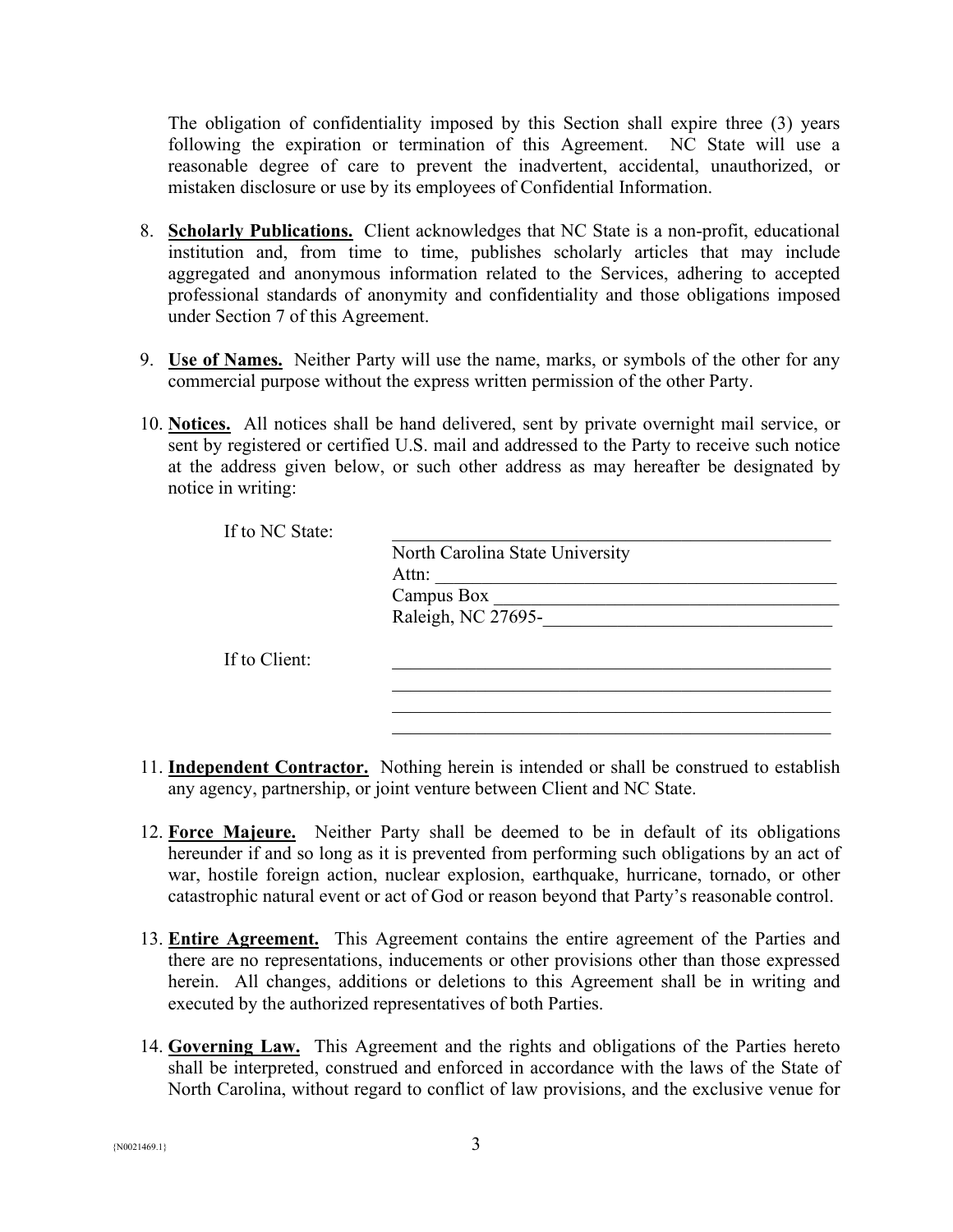any legal proceedings arising from or incident to this Agreement shall be the state courts sitting in Wake County, North Carolina.

- 15. **Severability.** Should any provision of this Agreement be declared illegal, void, or unenforceable under North Carolina law, or shall be considered severable, the Agreement shall remain in force and be binding upon the Parties hereto as though the said provision had never been included.
- 16. **Counterparts.** This Agreement may be executed in one or more counterparts, each of which will constitute an original, but all of which together will constitute one instrument.

## **[SIGNATURE PAGE FOLLOWS]**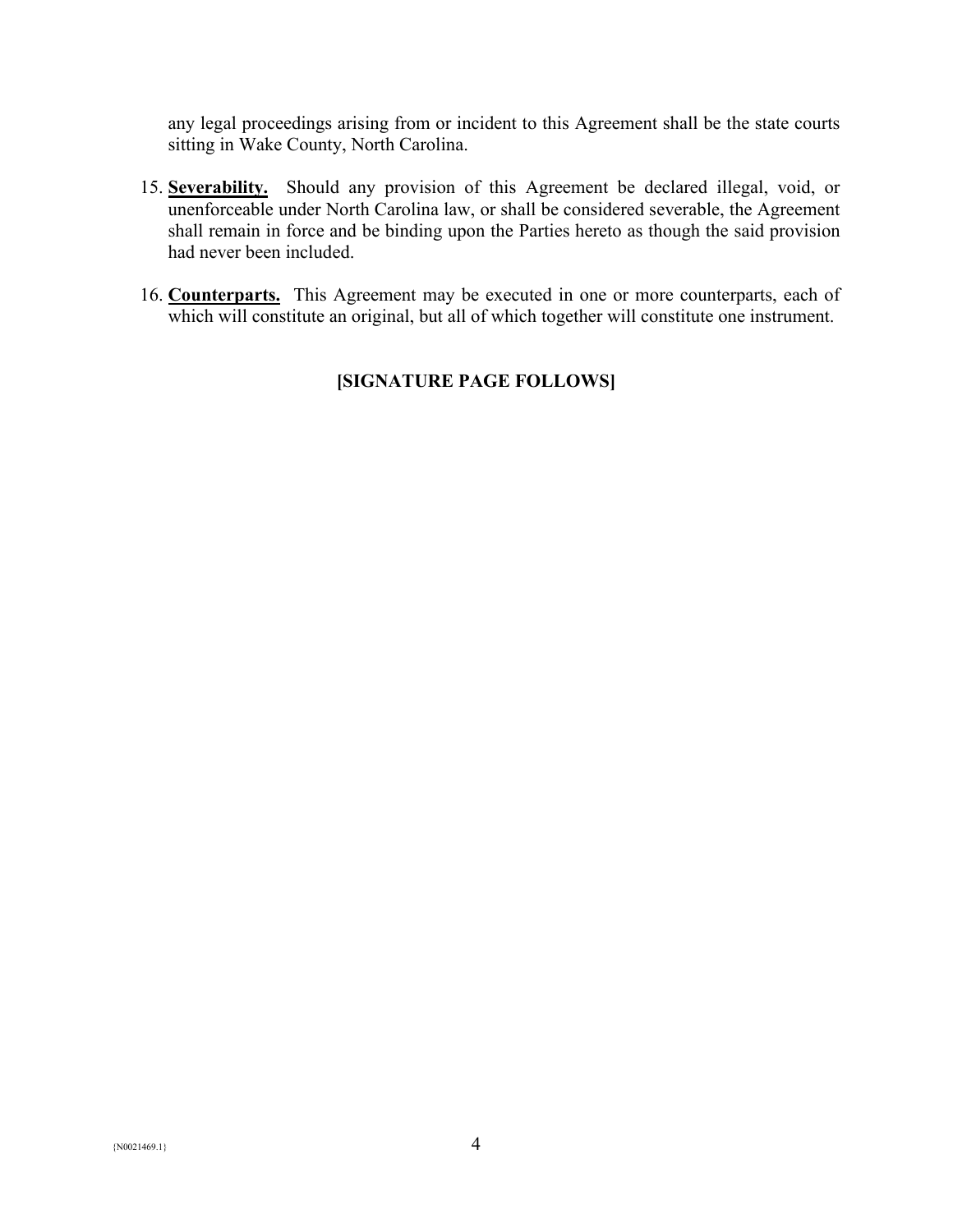**IN WITNESS WHEREOF**, the authorized representatives of the Parties have executed this Agreement as of the date of the last signature below.

## **NORTH CAROLINA STATE UNIVERSITY**

| By:    |  |  |
|--------|--|--|
| Name:  |  |  |
| Title: |  |  |
| Date:  |  |  |

Acknowledged by:

| By:    |  |  |
|--------|--|--|
| Name:  |  |  |
| Title: |  |  |
| Date:  |  |  |

## **CLIENT**

| By:    |  |  |  |
|--------|--|--|--|
| Name:  |  |  |  |
| Title: |  |  |  |
| Date:  |  |  |  |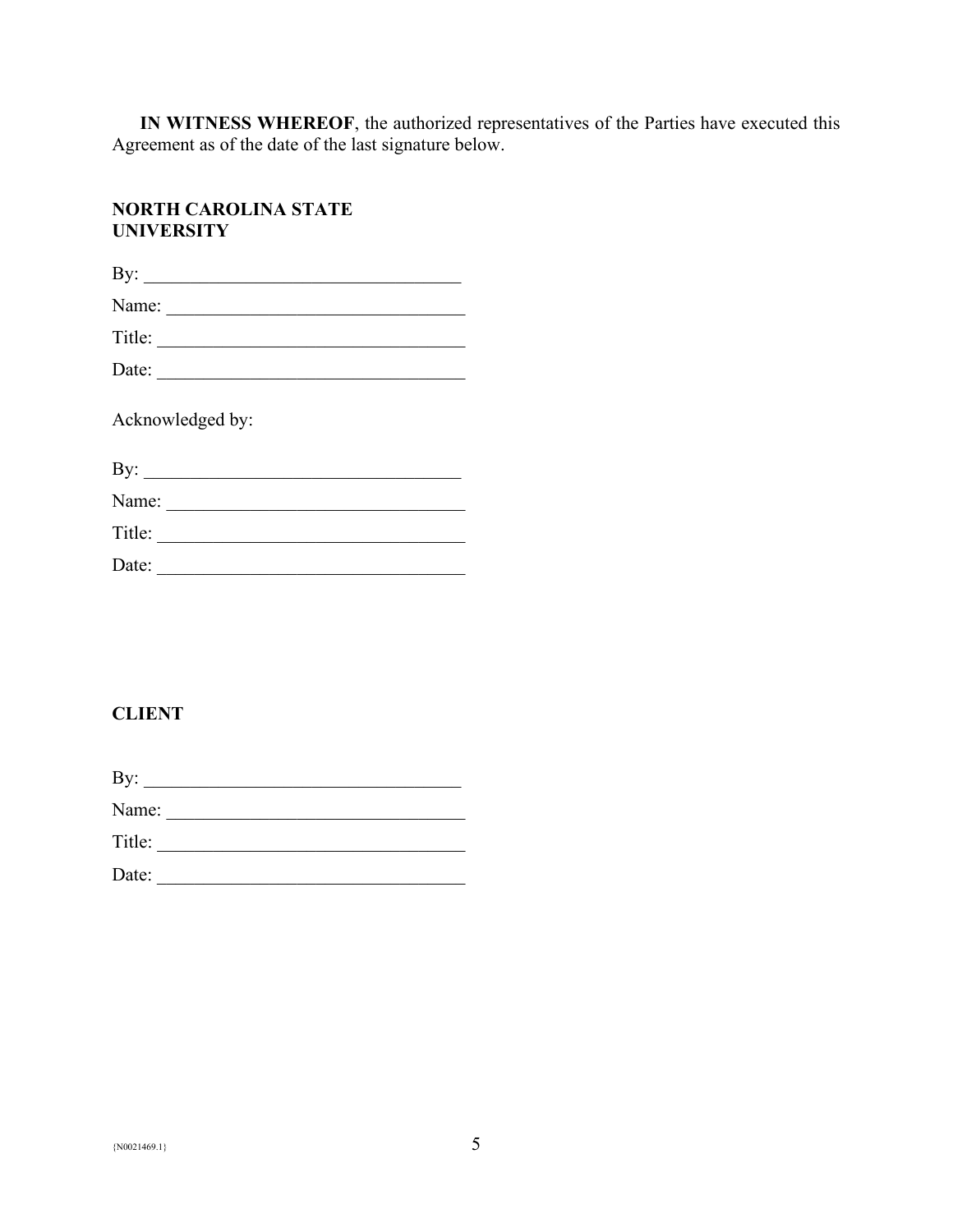# **EXHIBIT A**

**Statement of work describing services to be provided by NC State**